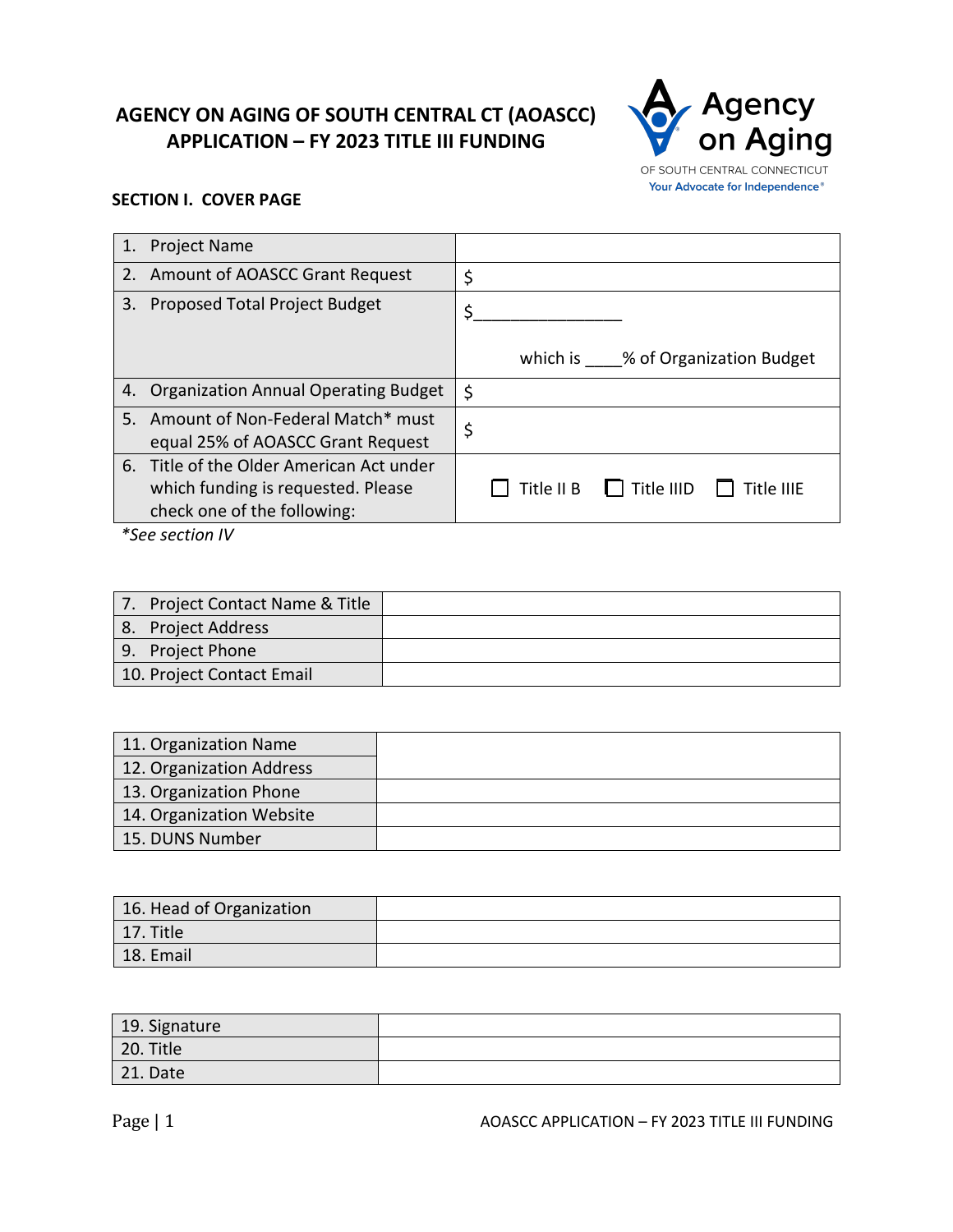## **SECTION II. ORGANIZATIONAL PROFILE**

*This section concerns the organization that is applying for Title III funds and that will provide fiscal and programmatic oversight for the proposed project. Audit report(s) for this organization will be included with application attachments.*

1. ORGANIZATION'S MISSION STATEMENT

2. CAPACITY TO IMPLEMENT PROPOSED PROJECT -- **Briefly** describe the organization's experience and number of years working with AOASCC target population clients.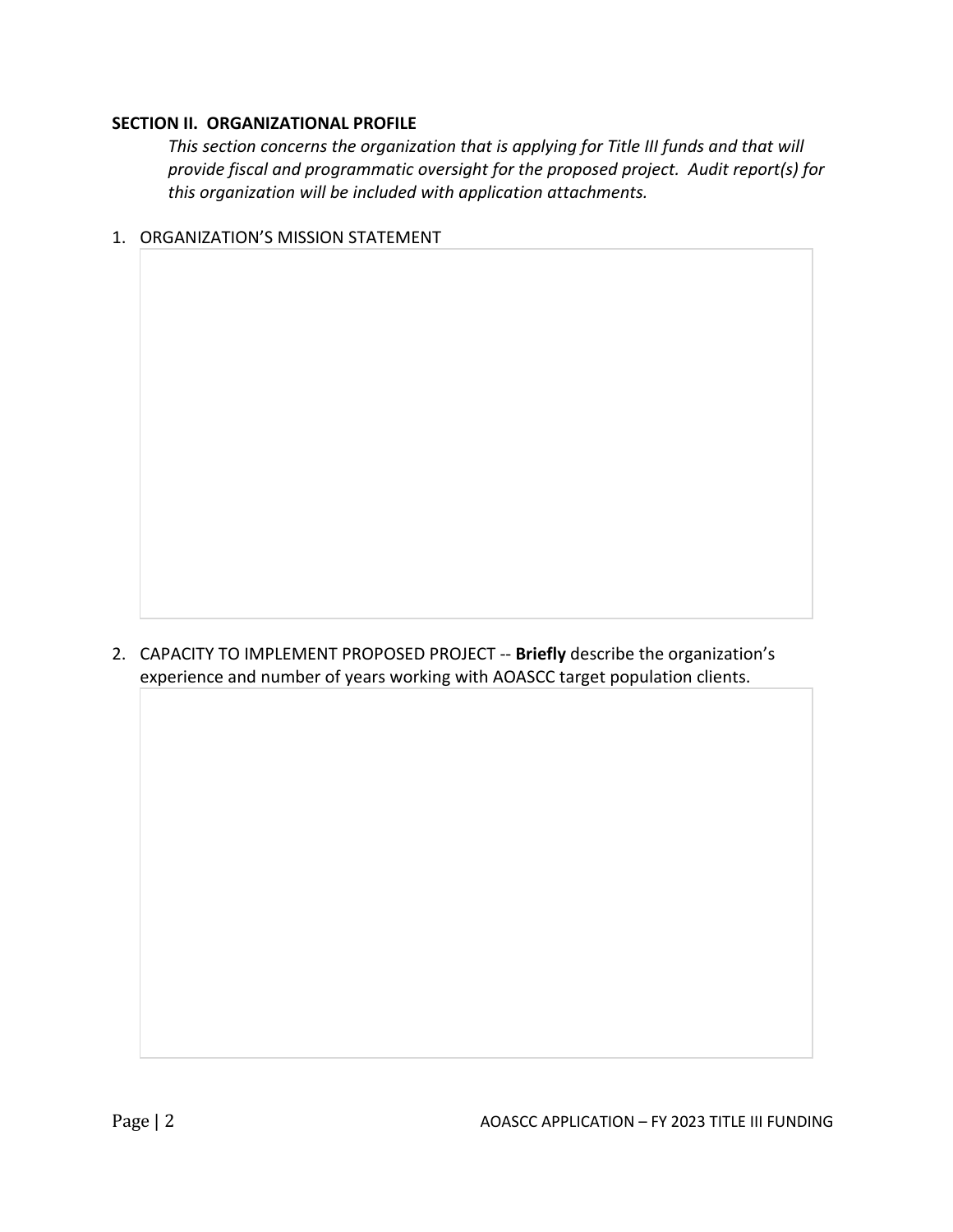# **3. GOVERNANCE**

a. Specify what governing body or staff position has responsibility for oversight of your project;

b. and explain how your Board of Directors or other governing body will exercise fiduciary responsibility, policy guidance, and/or assist with fundraising/financing.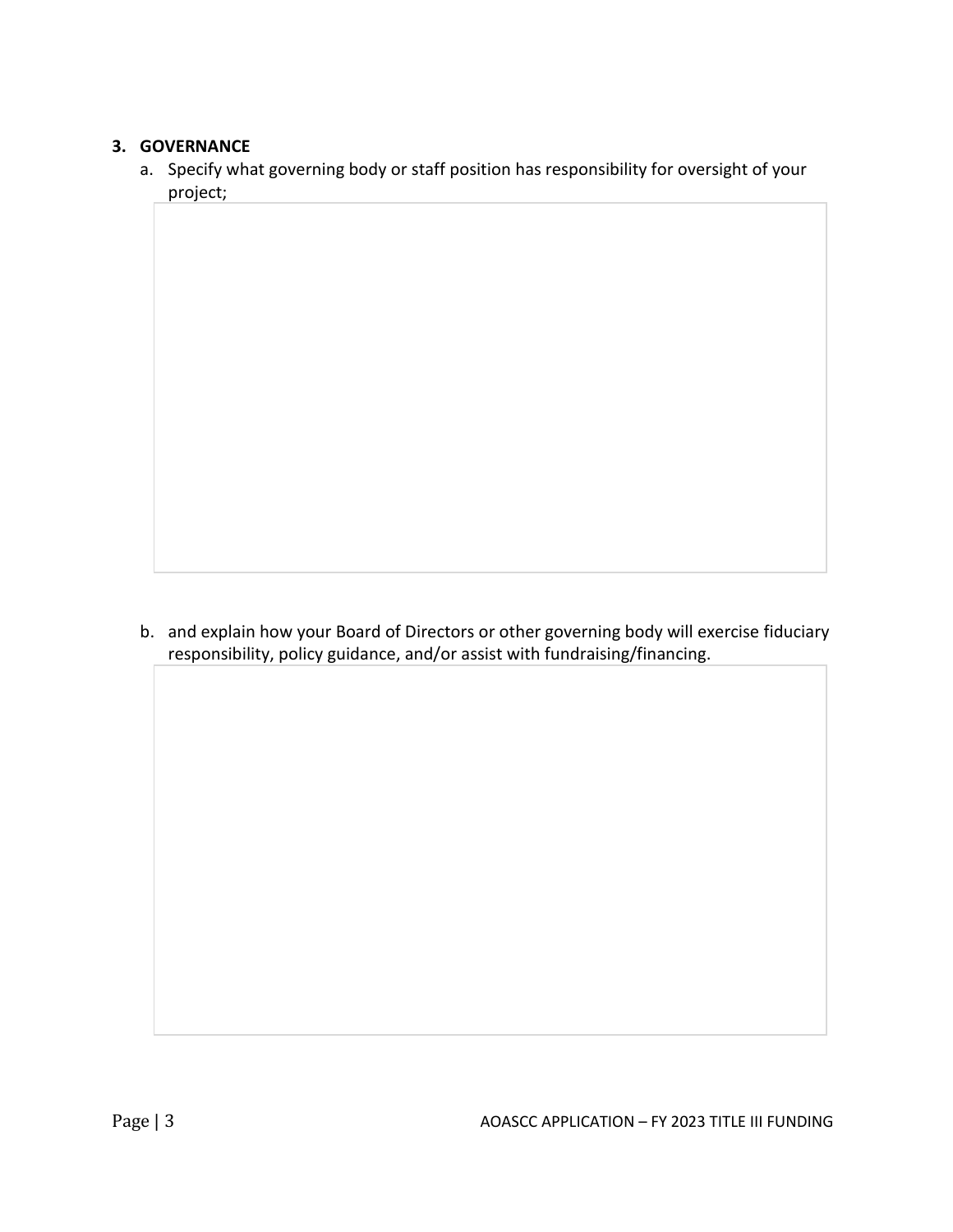## **SECTION III. PROJECT DESCRIPTION & WORK PLAN**

*References to "project" relate to the proposed project for which you are requesting FY 2022 funding. The term "project" does not refer to your entire organization or your current program or project.*

| <b>PROJECT NAME</b> |  |  |
|---------------------|--|--|
|                     |  |  |

**MIS SERVICE NAME(S)** *(Maximum of 5. Choose from the appropriate Title III MIS Service Definitions list at https://www.aoascc.org/Funding/Priority-Grants/current-grant-applicants/*

1. **PROJECT SUMMARY** -- **Briefly** describe the proposed project in one paragraph (no more than 100 words).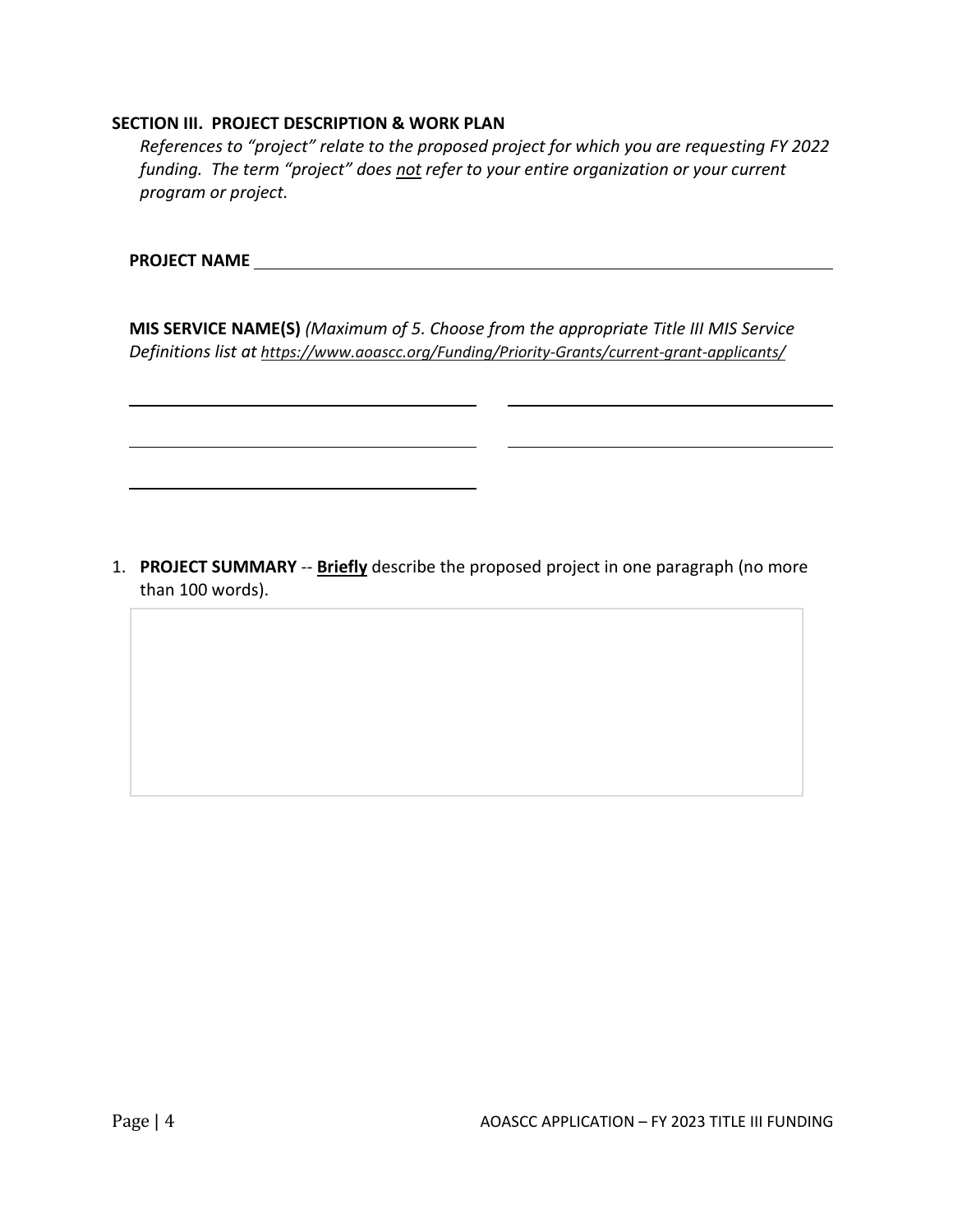# **2. COMMUNITY NEED**

• Identify the specific community need(s) your project proposes to address. Support your description with facts, statistics, observations and/or other documentation.

• How does this need address a AOASCC funding priority as defined in the Area Plan on Aging for Fiscal Years 2021-2024 (full plan and plan summary available at: *https://www.aoascc.org/About/AASCC-Area-Plan/*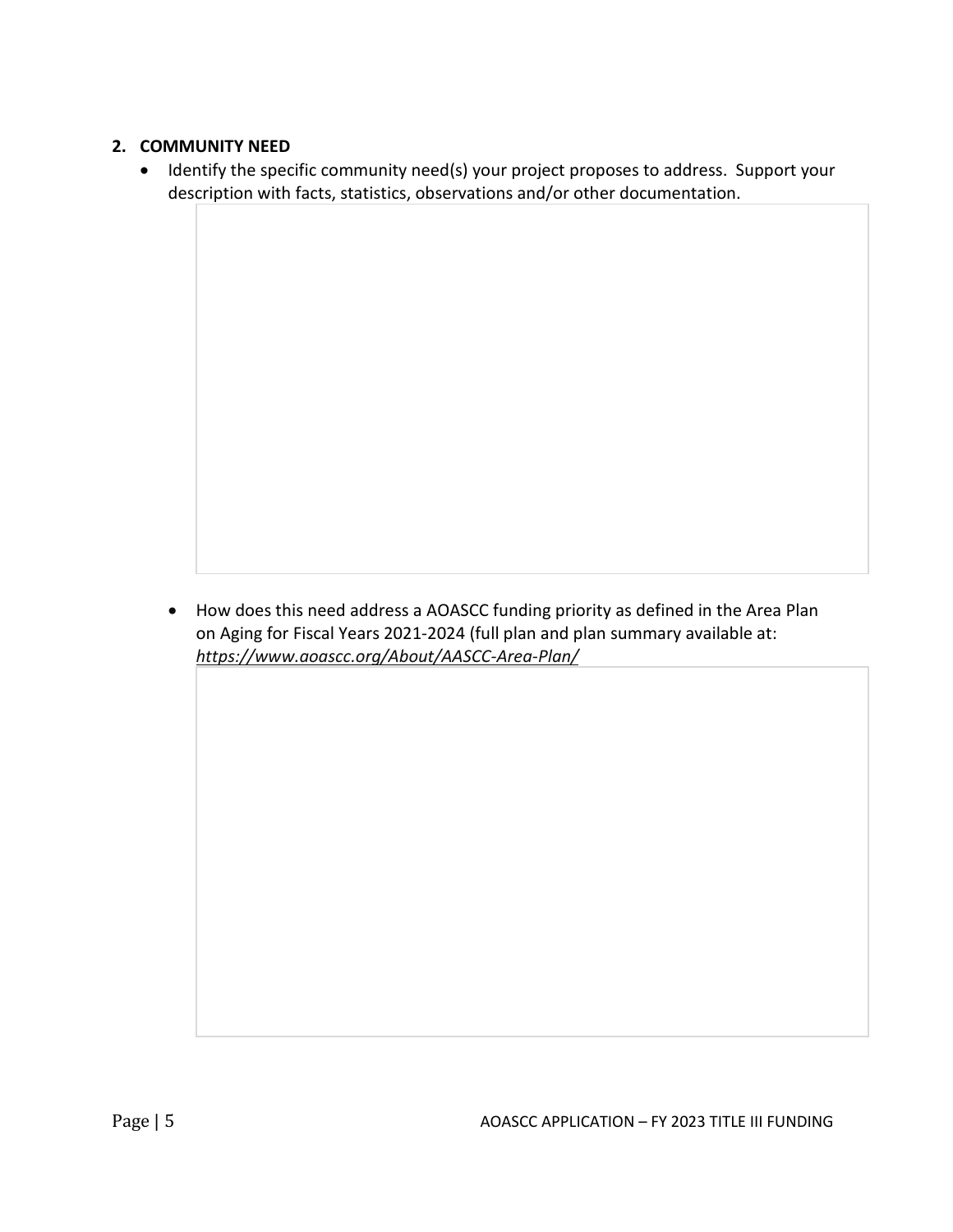3. **GOALS** -- Identify a maximum of three goals that describe what you expect to accomplish with your proposed **PROJECT** during the new grant period to address the identified need. For each goal, explain (1) the overall goal, (2) whom you will serve, and (3) how you will measure project outcomes.

## **The following language format is preferred:**

|      | Proposed outcome(s). Of the (number) older adults served, (number or percentage) |
|------|----------------------------------------------------------------------------------|
| will | as evidenced (or demonstrated) by                                                |

Examples:

- To improve the health of seniors. Of the 100 seniors served at the Senior Center, 75 will participate in exercise classes at least four times per month as evidenced by attendance sheets.
- To increase financial stability. Of the 50 seniors served by the outreach workers, 35 will receive application assistance as evidenced by completed applications.

| <b>Goal #1:</b>               | explain (1) the overall goal, (2) whom you will serve, and (3) how you will<br>measure project outcome following the format provided. |  |  |
|-------------------------------|---------------------------------------------------------------------------------------------------------------------------------------|--|--|
|                               |                                                                                                                                       |  |  |
|                               |                                                                                                                                       |  |  |
| <b>Goal #2:</b><br>(optional) | explain (1) the overall goal, (2) whom you will serve, and (3) how you will<br>measure project outcome following the format provided. |  |  |
|                               |                                                                                                                                       |  |  |
|                               |                                                                                                                                       |  |  |
| <b>Goal #3:</b><br>(optional) | explain (1) the overall goal, (2) whom you will serve, and (3) how you will<br>measure project outcome following the format provided. |  |  |
|                               |                                                                                                                                       |  |  |
|                               |                                                                                                                                       |  |  |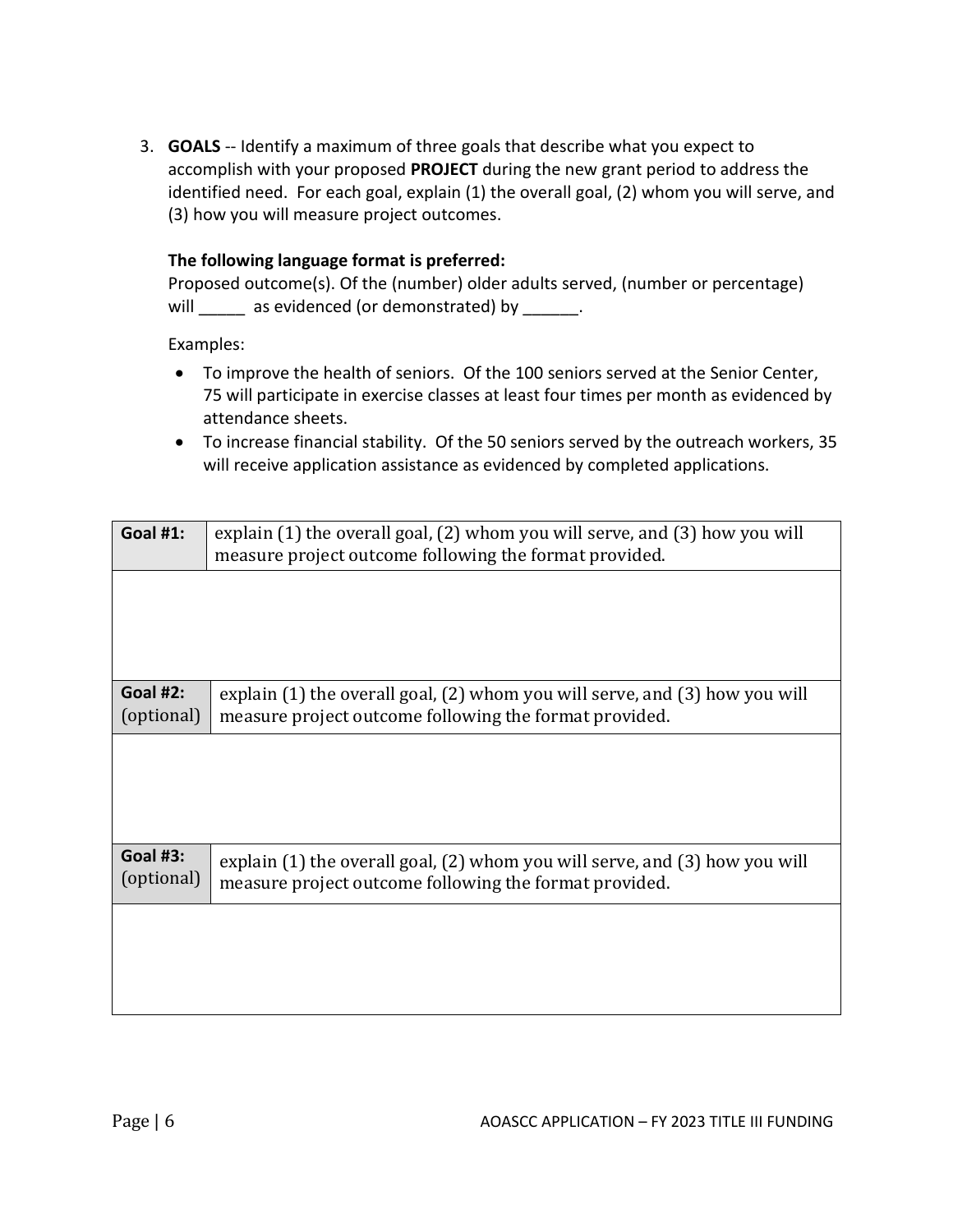- 4. **COMMUNITY COORDINATION** -- Title III grantees are required to coordinate with other appropriate community services and to avoid duplication of services.
	- a. List other similar services in your service area **and** describe how you will coordinate with them to provide services for elders.

b. Applications for new projects shall include two (2) letters of support from related community agencies and groups.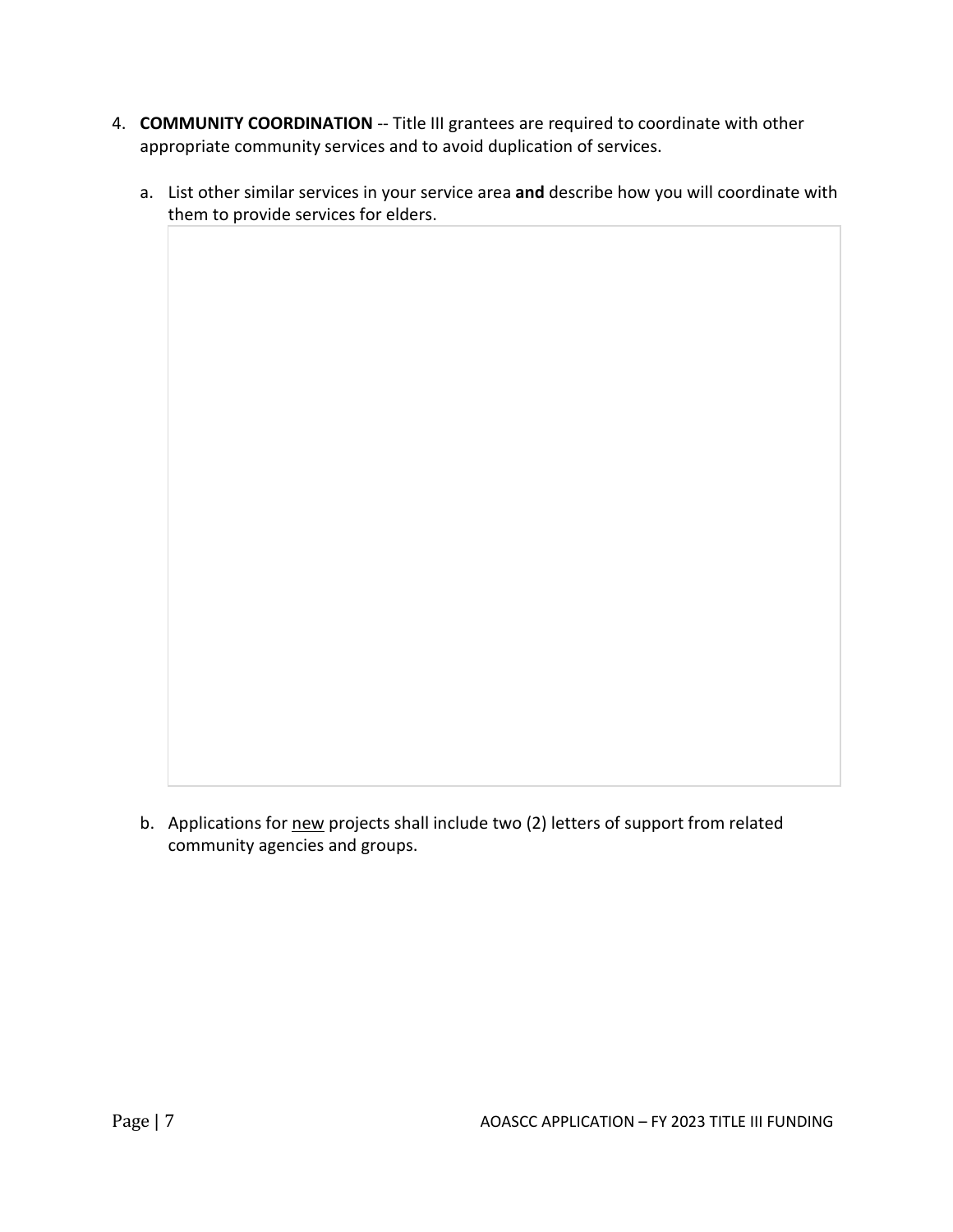**5. WORK PLAN** -- Describe in detail the steps taken to ensure that the proposed project will address the identified need and achieve your proposed project goals.

- Returning applicants requesting increased funding OR new applicants seeking funding for a project currently being provided without Title III funding: include an explanation of why additional funds are needed or how the project would be changed with additional or new funds.
- Applicants providing the MIS service *Senior Center Use:* attach both a sample proposed center activity calendar for Fiscal Year 2022 and an actual center activity calendar for the current year.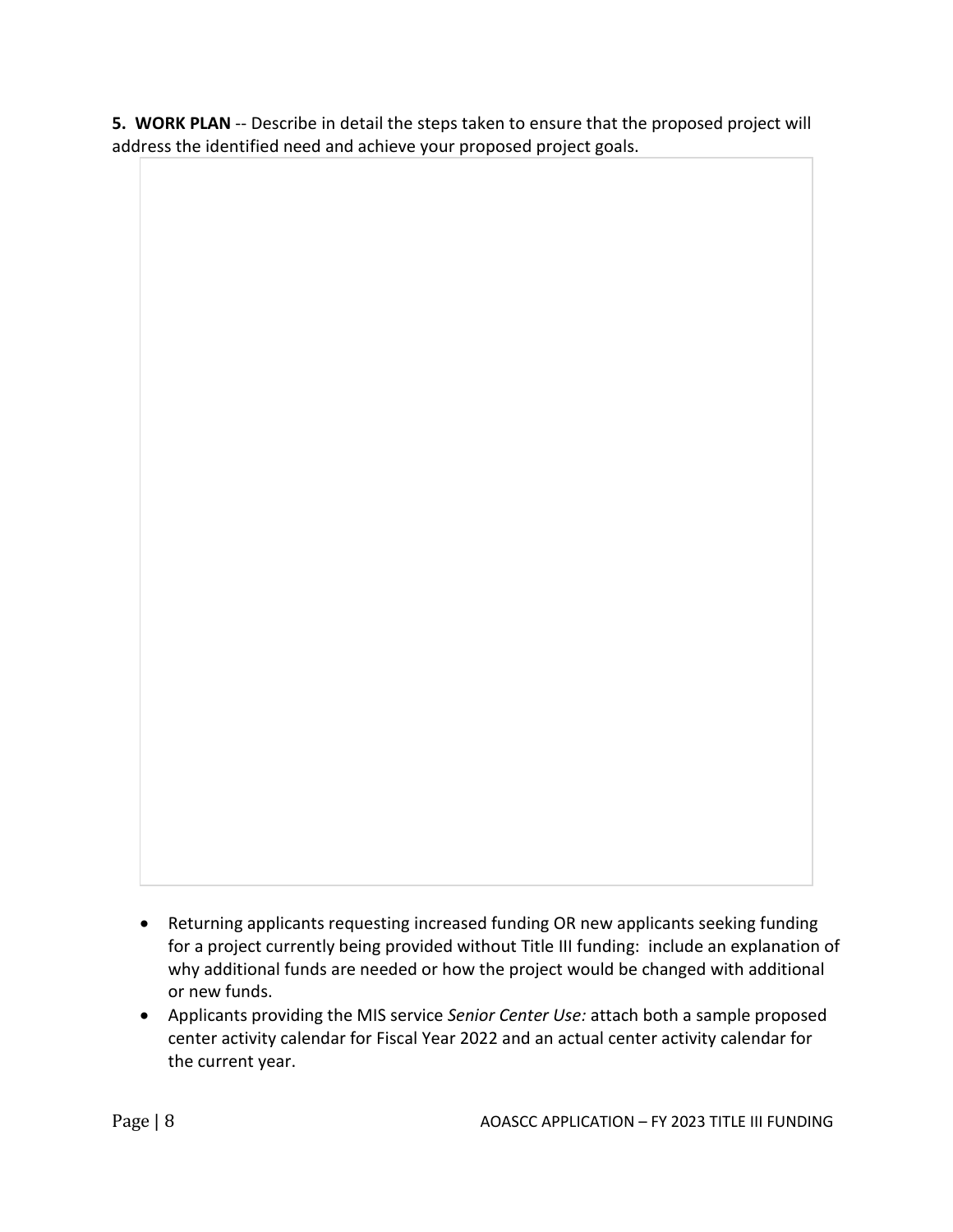6. **OUTREACH PLAN FOR TARGET POPULATIONS** -- Title III grantees are required to implement a plan to reach out to prospective clients in the populations listed below. Complete all nonshaded areas in the chart in describing your plans.

| Clients 60 years of age or<br>older and:           | How will you make prospective clients aware of your project<br>and maintain contact with current clients in each listed<br>population group? How will you track and measure results? |
|----------------------------------------------------|--------------------------------------------------------------------------------------------------------------------------------------------------------------------------------------|
| At or below 100% of<br>poverty level ("poor")      |                                                                                                                                                                                      |
| Minority clients                                   |                                                                                                                                                                                      |
| Minority clients 100%<br>of poverty level ("poor") |                                                                                                                                                                                      |
| 101% - 150% of poverty<br>level ("near poor")      |                                                                                                                                                                                      |
| With limited English<br>proficiency                |                                                                                                                                                                                      |
| With severe disabilities                           |                                                                                                                                                                                      |
| At-risk of<br>institutionalization                 |                                                                                                                                                                                      |
| With Alzheimer's or<br>related disorders           |                                                                                                                                                                                      |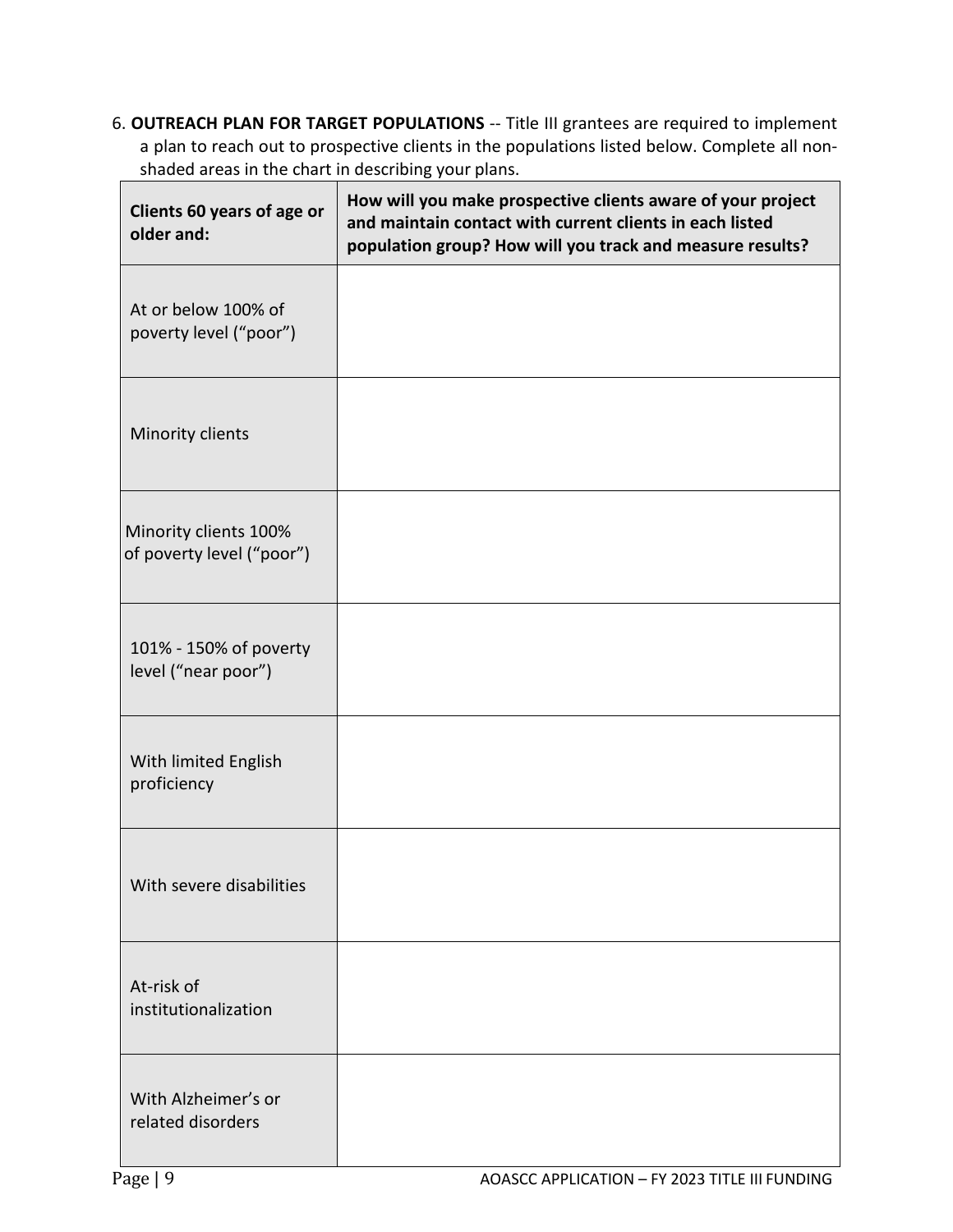# **7. PERSONNEL –**

a. In the chart below, list the positions and qualifications of all of the key personnel, including program staff, supervisory staff, volunteers, and/or contract positions, who will be responsible for achieving the anticipated project results. Specify the number of months or years each staff have been in their current position. All listed positions must also be included in the project budget.

| <b>Job Title</b><br>(as listed in budget) | <b>Qualifications</b> | S/V/C <sup>1</sup> | $F/P^2$ | $Y/N^3$ | <b>Months</b><br>Years <sup>4</sup> |
|-------------------------------------------|-----------------------|--------------------|---------|---------|-------------------------------------|
|                                           |                       |                    |         |         |                                     |
|                                           |                       |                    |         |         |                                     |
|                                           |                       |                    |         |         |                                     |
|                                           |                       |                    |         |         |                                     |
|                                           |                       |                    |         |         |                                     |
|                                           |                       |                    |         |         |                                     |
|                                           |                       |                    |         |         |                                     |
|                                           |                       |                    |         |         |                                     |
|                                           |                       |                    |         |         |                                     |

 $1\overline{\text{Staff}}$  (S), Volunteer (V), Contract Position (C)

- <sup>4</sup> Number of months or years in this position
- b. Please attach a Job Description for any personnel listed above and in the budget with the **original** copy of your Title III application. Please include Volunteer Job Descriptions.

<sup>2</sup> Full Time (F), Part Time (P)

 $3$  Yes (Y) or No (N): is/will there be a background check on record for each employee? (At a minimum, background checks are expected for personnel who will have unsupervised direct contact with clients.)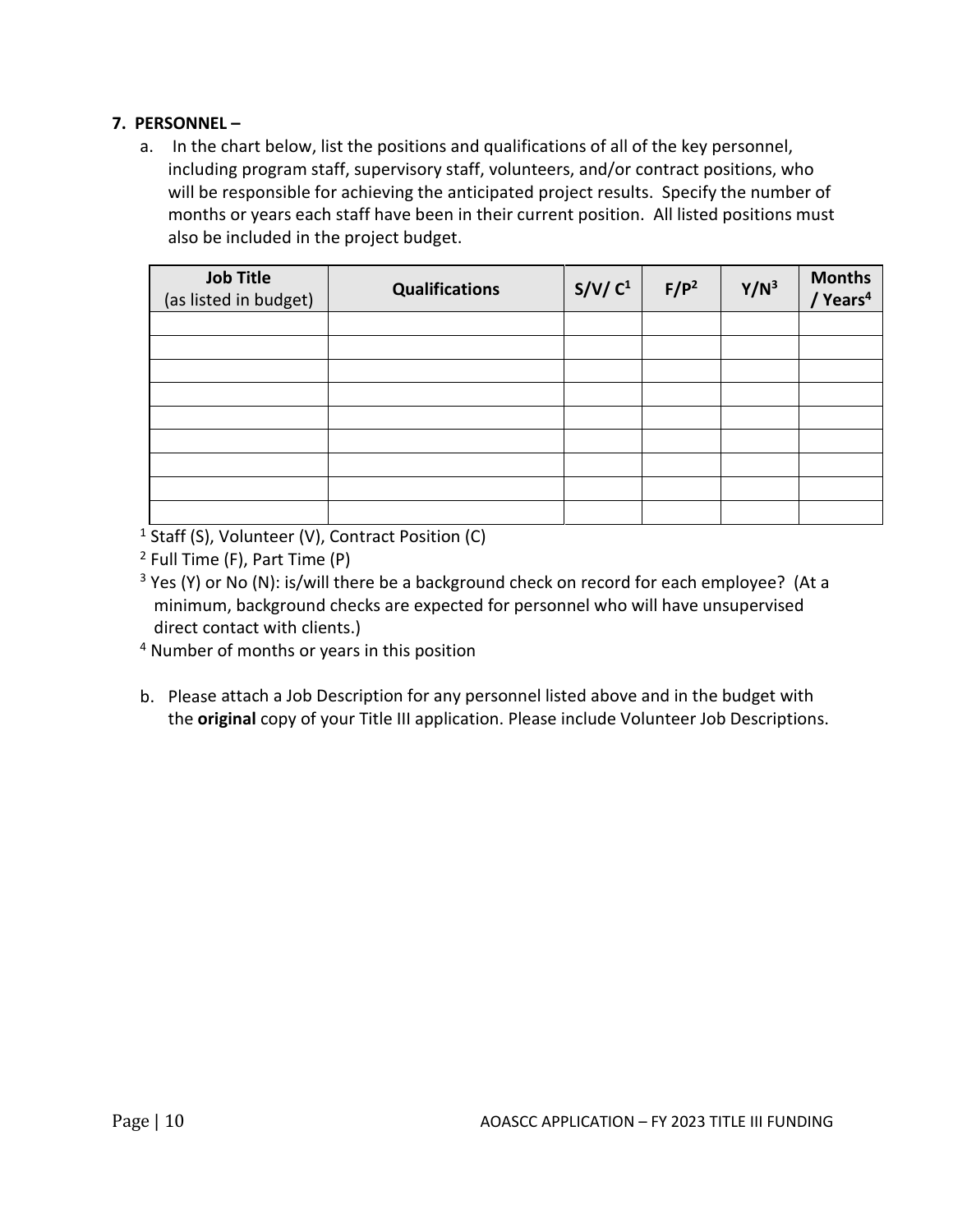8. **PROPOSED NUMBER OF PROJECT CLIENTS & SERVICES** -- Complete one section for each MIS service proposed for the project. If you intend to provide more than one MIS service, complete one section for each and include client numbers specific to each service and to the goals detailed above. MIS Service Definitions lists and poverty guidelines are available at **https://www.aoascc.org/About/AASCC-Area-Plan/**.

Complete all non-shaded areas for each service, including estimated number to be provided for FY'23 and, if a current grantee, the actual number served as reported on the MIS final report for FY'21.

## MIS SERVICE NAME:

|                                                       | <b>Estimated number</b><br>to be provided | Number from prior<br>MIS report | Explanation<br>of Difference |
|-------------------------------------------------------|-------------------------------------------|---------------------------------|------------------------------|
| Units of service                                      |                                           |                                 |                              |
| Clients (unduplicated count)                          |                                           |                                 |                              |
| Clients at or below 100% of<br>poverty level ("poor") |                                           |                                 |                              |
| Minority clients                                      |                                           |                                 |                              |
| 101% - 150% of poverty level<br>("near poor")         |                                           |                                 |                              |
| With limited English proficiency                      |                                           |                                 |                              |
| With severe disabilities                              |                                           |                                 |                              |
| At-risk of institutionalization                       |                                           |                                 |                              |
| With Alzheimer's or related<br>disorders              |                                           |                                 |                              |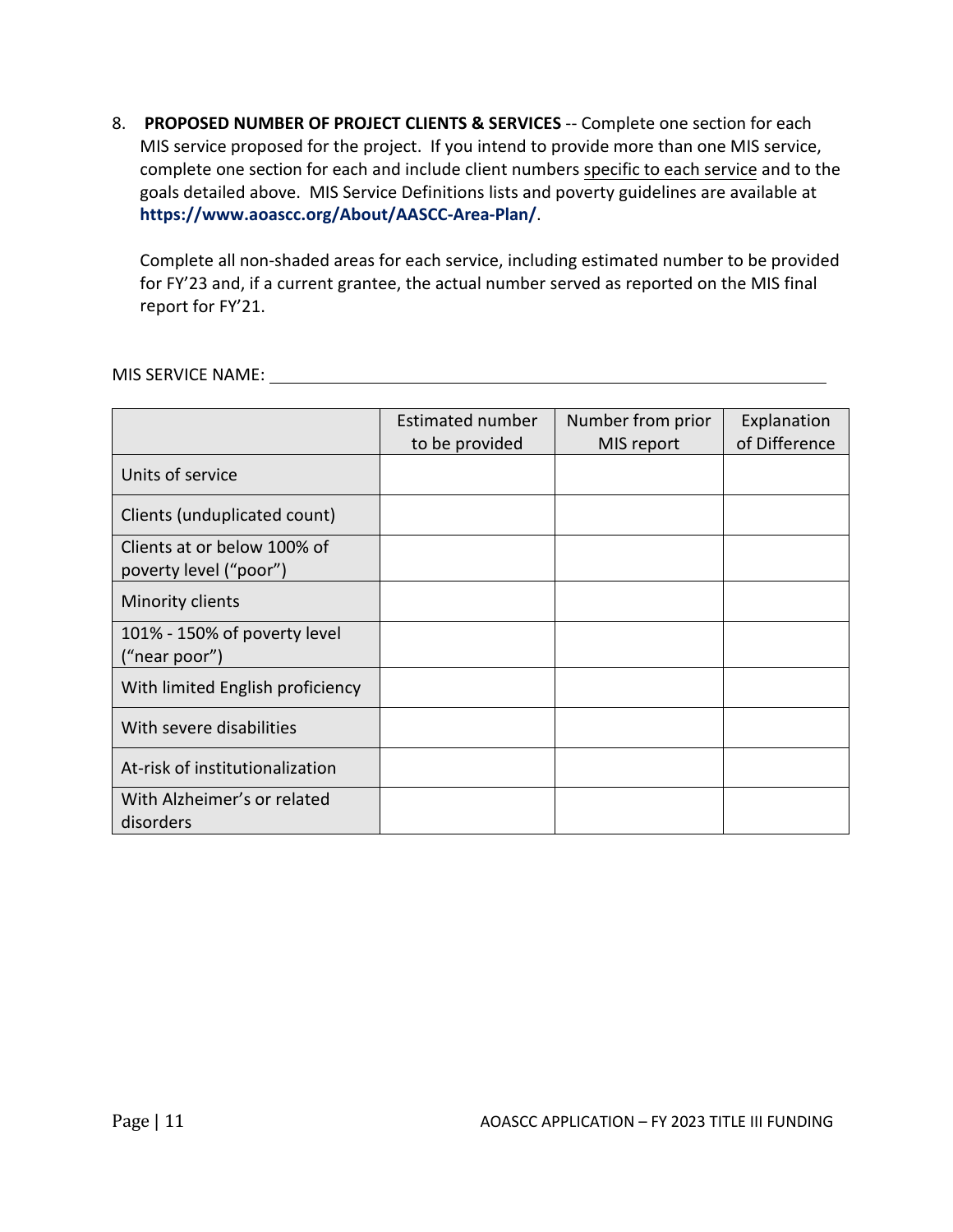# MIS SERVICE #2

|                                                       | <b>Estimated number</b><br>to be provided | Number from prior<br>MIS report | Explanation<br>of Difference |
|-------------------------------------------------------|-------------------------------------------|---------------------------------|------------------------------|
| Units of service                                      |                                           |                                 |                              |
| Clients (unduplicated count)                          |                                           |                                 |                              |
| Clients at or below 100% of<br>poverty level ("poor") |                                           |                                 |                              |
| Minority clients                                      |                                           |                                 |                              |
| 101% - 150% of poverty level<br>("near poor")         |                                           |                                 |                              |
| With limited English proficiency                      |                                           |                                 |                              |
| With severe disabilities                              |                                           |                                 |                              |
| At-risk of institutionalization                       |                                           |                                 |                              |
| With Alzheimer's or related<br>disorders              |                                           |                                 |                              |

#### MIS SERVICE #3:

|                                                       | Estimated number<br>to be provided | Number from prior<br>MIS report | Explanation<br>of Difference |
|-------------------------------------------------------|------------------------------------|---------------------------------|------------------------------|
| Units of service                                      |                                    |                                 |                              |
| Clients (unduplicated count)                          |                                    |                                 |                              |
| Clients at or below 100% of<br>poverty level ("poor") |                                    |                                 |                              |
| Minority clients                                      |                                    |                                 |                              |
| 101% - 150% of poverty level<br>("near poor")         |                                    |                                 |                              |
| With limited English proficiency                      |                                    |                                 |                              |
| With severe disabilities                              |                                    |                                 |                              |
| At-risk of institutionalization                       |                                    |                                 |                              |
| With Alzheimer's or related<br>disorders              |                                    |                                 |                              |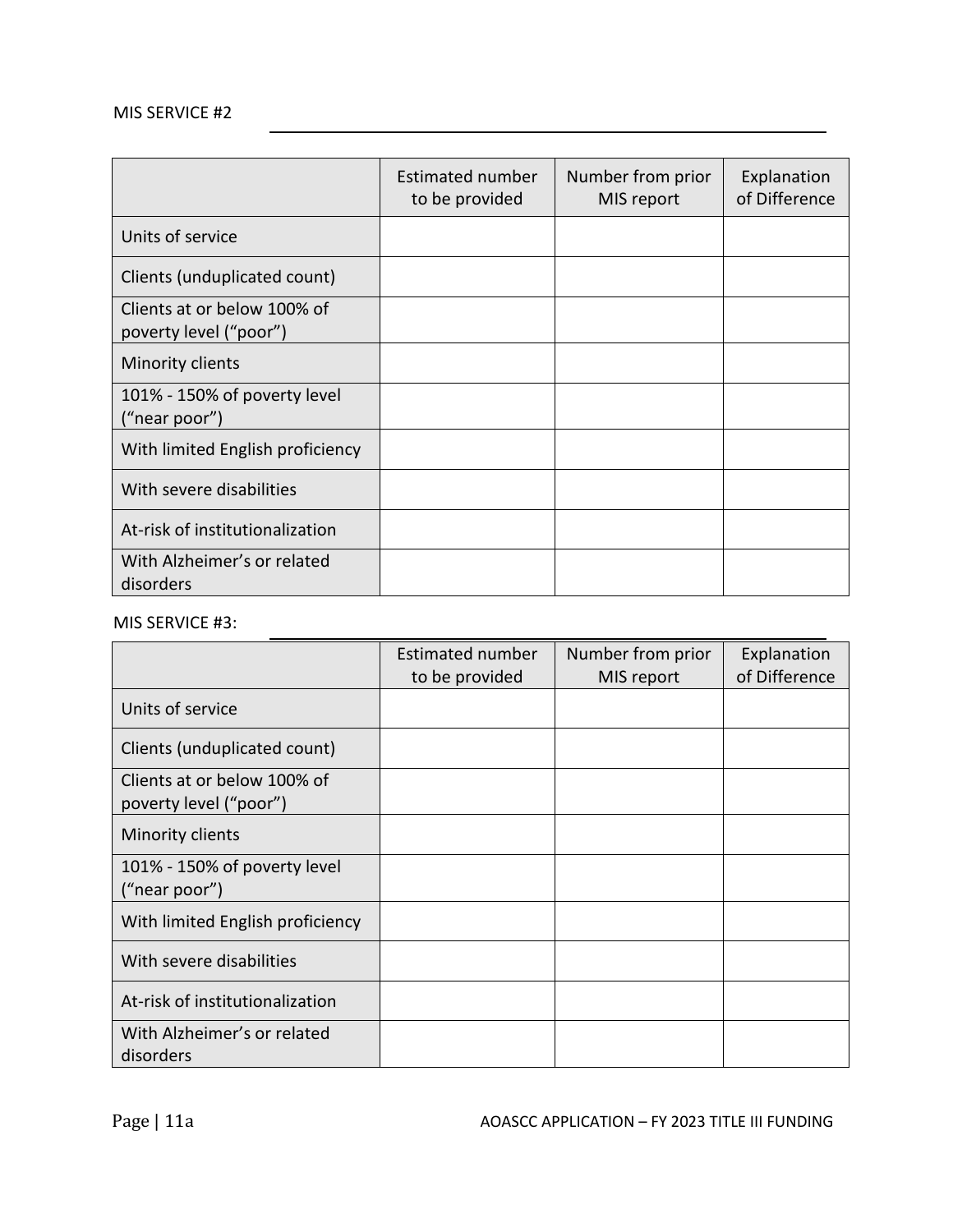# MIS SERVICE #4

|                                                       | Estimated number<br>to be provided | Number from prior<br>MIS report | Explanation<br>of Difference |
|-------------------------------------------------------|------------------------------------|---------------------------------|------------------------------|
| Units of service                                      |                                    |                                 |                              |
| Clients (unduplicated count)                          |                                    |                                 |                              |
| Clients at or below 100% of<br>poverty level ("poor") |                                    |                                 |                              |
| Minority clients                                      |                                    |                                 |                              |
| 101% - 150% of poverty level<br>("near poor")         |                                    |                                 |                              |
| With limited English proficiency                      |                                    |                                 |                              |
| With severe disabilities                              |                                    |                                 |                              |
| At-risk of institutionalization                       |                                    |                                 |                              |
| With Alzheimer's or related<br>disorders              |                                    |                                 |                              |

# MIS SERVICE #5:

|                                                       | Estimated number<br>to be provided | Number from prior<br>MIS report | Explanation<br>of Difference |
|-------------------------------------------------------|------------------------------------|---------------------------------|------------------------------|
| Units of service                                      |                                    |                                 |                              |
| Clients (unduplicated count)                          |                                    |                                 |                              |
| Clients at or below 100% of<br>poverty level ("poor") |                                    |                                 |                              |
| Minority clients                                      |                                    |                                 |                              |
| 101% - 150% of poverty level<br>("near poor")         |                                    |                                 |                              |
| With limited English proficiency                      |                                    |                                 |                              |
| With severe disabilities                              |                                    |                                 |                              |
| At-risk of institutionalization                       |                                    |                                 |                              |
| With Alzheimer's or related<br>disorders              |                                    |                                 |                              |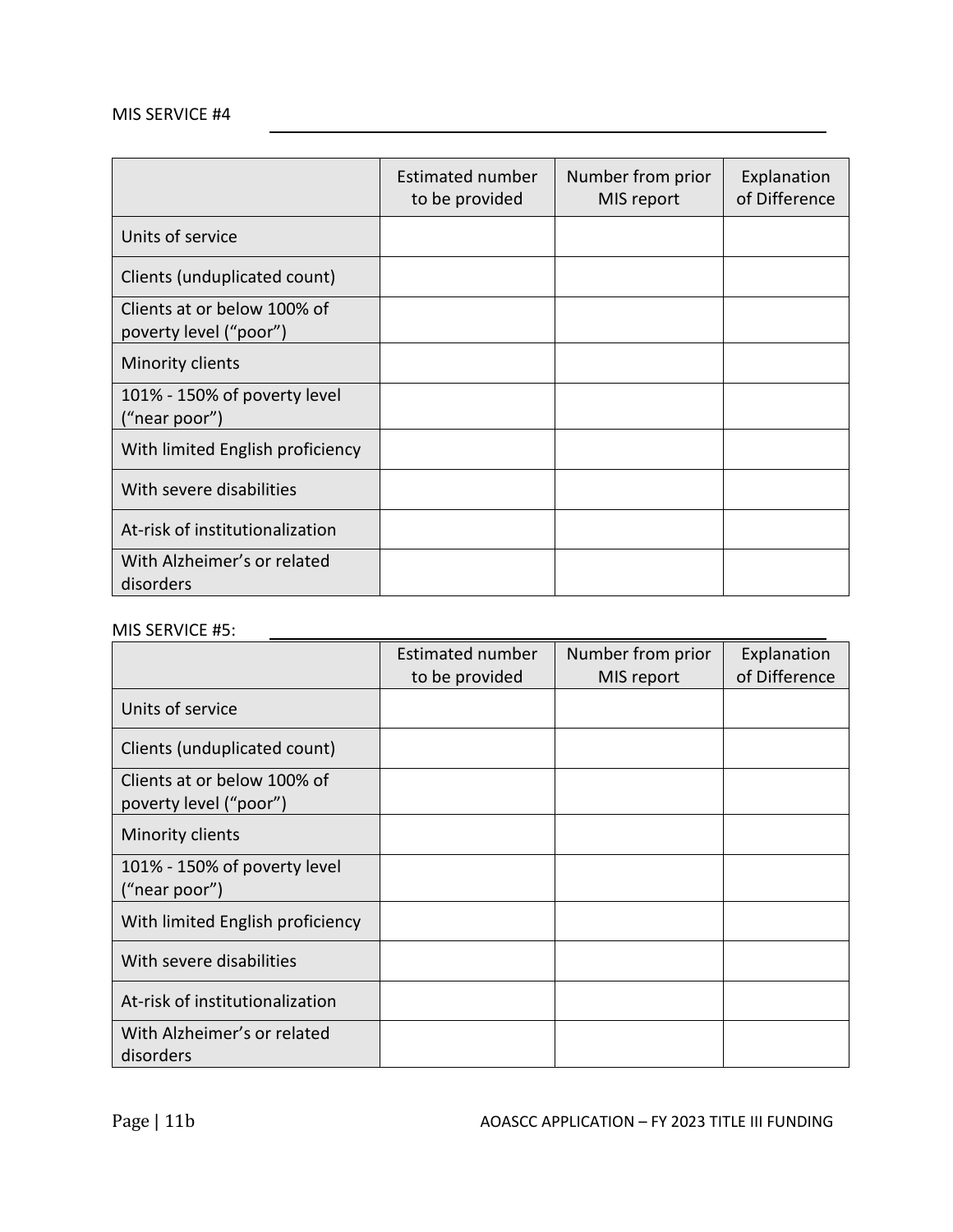9. **GEOGRAPHY --** Indicate the towns your agency will serve: *List only the towns your program will be serving. Please do not overreach as it will affect your program evaluation and could impact future funding.*

AOASCC Service Area: Ansonia, Bethany, Branford, North Branford, Derby, East Haven, Guilford, Hamden, Madison, Meriden, Milford, New Haven, North Haven, Orange, Oxford, Seymour, Shelton, Wallingford, West Haven, Woodbridge

Project will serve these towns from the AOASCC service area: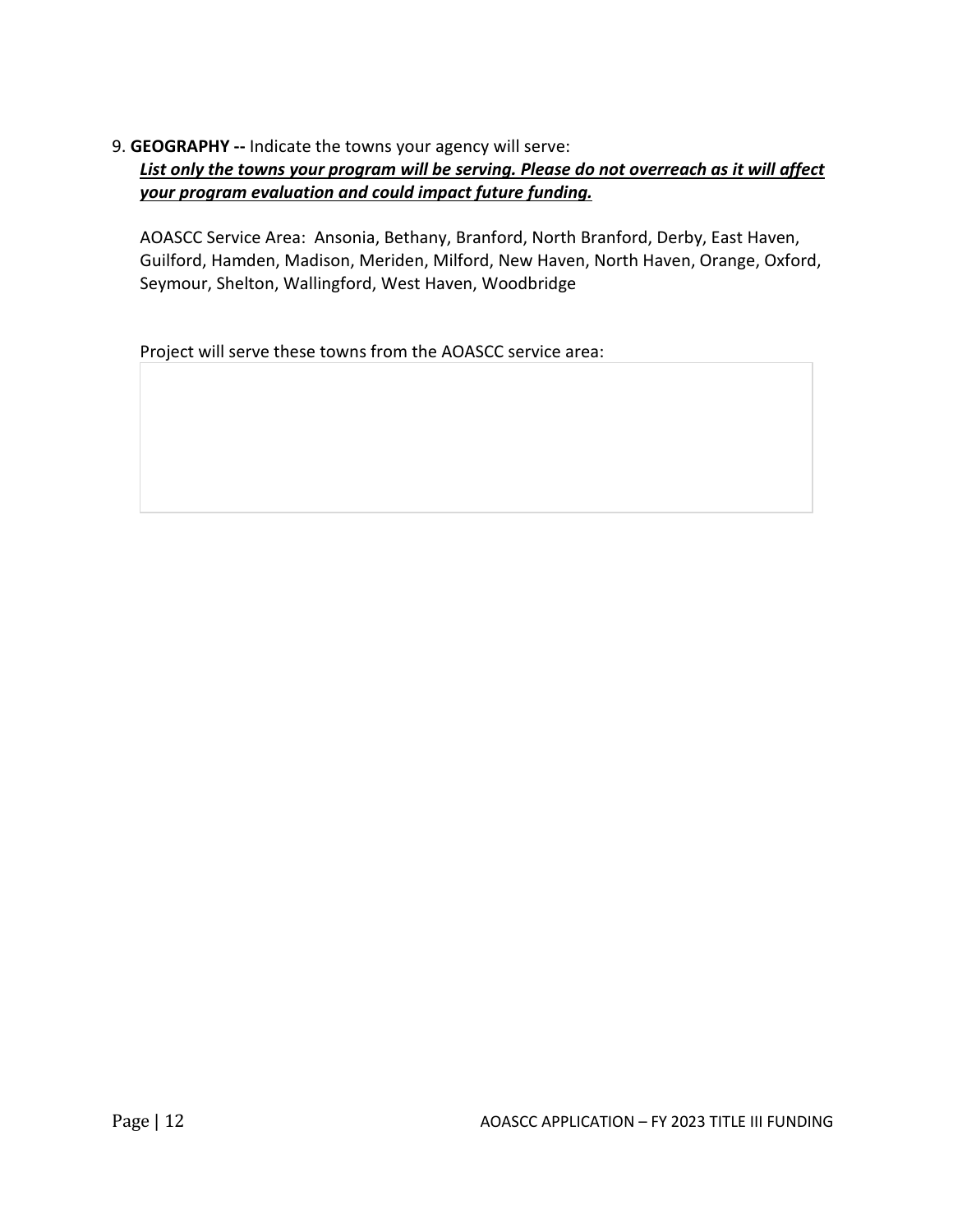# **SECTION IV. FINANCIAL MANAGEMENT**

1. FINANCIAL SUPPORT - Title III grantees are required to obtain a **25% non-federal match** for their program budget. The non-federal match can include gifts and grants from corporations, fundraising, in-kind contributions, and other support from private sources and other public organizations.

Describe the sources of non-federal match and the steps you have taken secure these funds.

# **2. CLIENT CONTRIBUTIONS**

Grantees are also required to have a method for collecting and tracking client contributions Please describe the contribution process, how confidentiality is conducted, maintained and tracked.

**Client contributions may not be included in 25% match.**